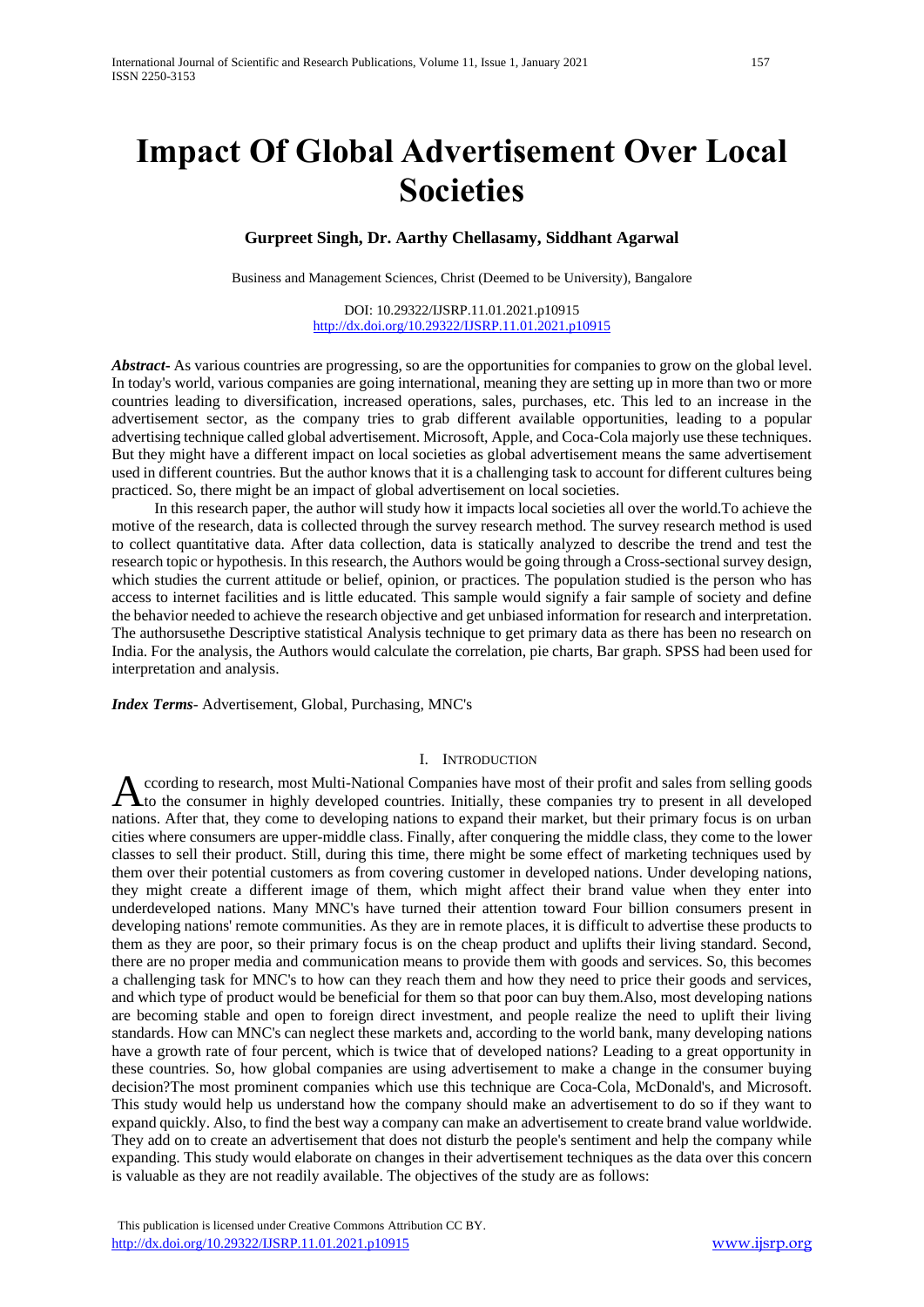- This study would help us to find out the impact of global advertisement on local societies.
- Examine people behavior toward advertisement which are produced globally.
- Identify the direct and indirect effects of global advertisement on people residing in small communities representing the bulk of local societies.

# II. REVIEW OF LITERATURE

#### **Influence of Television Advertisement on Purchases Made for the Children**

 In the age of fancy advertisements, parents cannot do anything because if their child decided to get a new video game, candy, dress, toy, etc., they become helpless and are bound to get them by just looking at some advertisement things. No parent wants their child to lack behind, and they simply want their child to enjoy every luxury possible. These advertisements are the easiest way in which the company gains the young mind of the child. Every parent loves his/her child more than anything in the world, and therefore just to fulfill their needs, they try to do every possible thing. Earlier, children were given books in the free times, but now they are no longer provided with books. But they are instead given a fancy iPad or iPhone to consume their time playing games or watching videos. Even a specific education institute has provided a whole new base to learn. They are providing education online, which leads to more time using phones and tablets and avoiding certain things. Fast food joints are the best example of this advertisement children effect. Whenever we visit McDonald's, the first things that come to our notice are the big ads and massive discounts. Many movies tie-up with these joints to provide specific goodies with them, and therefore children are easily convinced to buy the item just because they want the goodies. This is the best marketing strategy that fast-food joints use. (Vasmiha, 2014)

## **Social Media Research in Advertising, Communication**

 Advertisements have a great power to influence our behavior towards various products. They not only shape our minds, but they positively influence us to use certain products. We often end up buying certain goods that we don't even need, but just because these fancy advertisements hit us so bad that we end taking that product. It's just not our behavior, but it can shape our aspirations. After seeing certain advertisements, we develop certain expectations from that product and company or brand. These expectations can sometimes do severe damage to us. We start trusting certain brands after seeing their advertisements, but this is what they want. They want us to trust them so that their profitability and customer base increase. In the business world, coming up with new techniques and ways to introduce a product is what every company is mostly concerned about. They want their product to be the best. Many small companies are using highly using social media platforms to advertise their products. Instagram, Facebook, and even Snapchat are highly used to advertise the product that the company wants. As everyone worldwide uses these apps on a vast scale, the company takes this as an opportunity to advertise their products. This method of advertising is relatively cheaper. (Hyoungkoo Khang, 2010)

# **A philosophical defense of advertising**

 Many of the philosophers all around the world believe that "Advertising is the greatest art form of the 20th century." In a communication summit, many philosophers concluded the definition of advertisement by this. They concluded that it's not less than art because very high thinking skills are required to advertise a product and make it the best. We've been seeing how the advertisement industry is coming up with new advertisements these days; they have pushed the appropriate limits. We can't escape the heavy bombardment that has been going on in the advertisement sector because where ever go or the apps we used, they are all around us. This has also heavily impacted our thinking, and the cultural aspect of various societies have witnessed many changes. These changes are good and bad in certain aspects. Societies are getting modernized, and they are learning the new meaning of life. People believe in the change now. Earlier, they weren't reluctant to change, but now they welcome it; trying new products and living differently is what everyone is focusing on. The advertisement has very well shaped the market and the needs of the people. This form of art has no end to it, newideas and creativity of the people have taken this advertisement industry on a whole new level, and the future holds a lot more. (Kirkpatrick, 2010)

#### **Are Lifestyle Brands Squeezing Out Luxury?**

 Branding, marketing, advertisements have become an essential part of our lives, and we can't avoid them. People are moving towards a more sophisticated lifestyle, and they want whatever they have it should be the best. India's very original clothing type, Khadi, has been completely lost with time, and people are purchasing their clothes from companies like Gucci. U.S. Polo, Nike, Puma, and the list is never-ending. Everything that we consume has a class, and companies make certain products that are class-oriented, just like U.S. culture. But it's not their fault as Indians have followed western culture for a very long time. People have created their high-class societies, and they are living their life very differently. Advertisements have played a significant role in doing so as some huge companies make very few advertisements, but whatever ads they make, they are the best in the class. They don't settle for less; they sign contracts with some rich Actors/Actress, and therefore they define a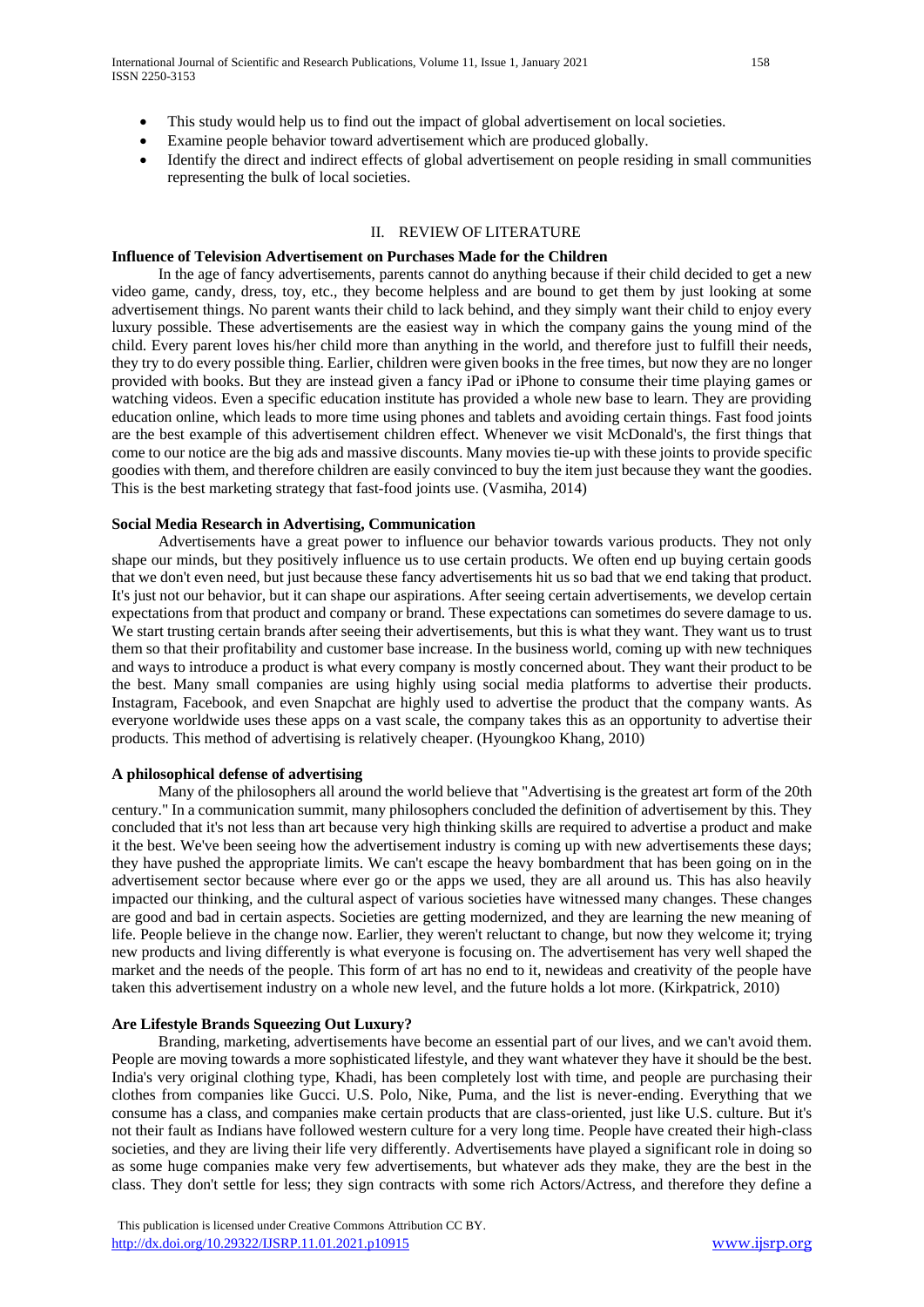class apart. For those who have money for them, it's okay to spend money, but people are following the diplomacy of this lavish lifestyle, and therefore they are spending more their earnings just to satisfy their ego and try to live life in the best way they can. Societies that we classify as the upper class have a completely different way of living their lives. They have planted the roots of western culture in their hearts and souls. They want to enjoy every luxury possible, and most of them are leaving the societies in which they were born, and they are welcoming this change with a smiling face. (Weinswig, 2010)

# **The role of advertising in society**

We live in a world where our societies shape our mentality and give us a sense of belongingness. Since ancient times, the societal concept has been going on, and there's no way people can avoid their society. We all believe that society gives us a way to live life. It teaches us the ideologies, tells us what's right and wrong, the moral values, and the ethics we are supposed to follow. There were very few recognized societies in ancient times, but now we've more than thousands of societies worldwide. But the fascinating fact is that they all are not very different from one another, and they all have some common beliefs and ideologies. Most of the societies want peace, apart from some like Al-Kaeda, etc. These societies tell us that every individual has his/her place in the world. It helps to take our stands, and without society, there won't be a base for humankind to live on. This is a matter of truth, and one should respect it. But we shouldn't blindly follow the societies' ideologies, and we should even think whatever we are doing is right. Societal beliefs and norms should be followed, but they shouldn't be the basis to judge other people and discriminate. (Ohio State, 2010)

# **Video games and their effect on modern-day society**

 Gone are the days when people loved to play outdoor games. Now we prefer to open our Play stations and spend some time playing a variety of games. This is one of the newest kinds of society that has been formed by gaming enthusiasts, and they are trying to bring all the game lovers from all across the world to join them and play along with them. The Americans highly recognized this gaming industry, and just like any other thing, they made it a global thing. Several gaming competitions are going all around the world, and they are heavily priced too so that people can pursue their passion for gaming. People can play along with someone sitting in China, thanks to the high mobility internet setting that we see these days. There are colossal gaming society created, and people are involved in them as global players. They share their beliefs and interest in the games and create strategies. This gaming society is not a bad thing, though, but it's doing no good to humankind. People are just coming up with new games and setting up their giant screens and controllers. They can invest that time in doing something productive; they completely ignore that their health is being adversely harmed. But just like they are unaware of this fact. This gaming society has emerged highly because of the gaming companies' fancy advertisement for the worldwide spread. People promote their games in various ways, and for every child, playing video games gives them hell lot of joy, so they simply watch the advertisements in the magazines, videos, etc., and hit the provisions to get their hands on one. (Susain, 2009)

#### **Brand Confusion in Advertising**

 There is a belief that is eating up many profitable brands. The belief is that advertising affects consumer behavior, and they tend to use the product that they see the most on their television screens or elsewhere. Many profitable brands cannot take their stand in the market very well because of this belief. They don't have sufficient money, or they don't feel like spending a considerable chunk of money on the advertisements. They believe that their product doesn't need to be advertised as it will unnecessarily increase the product's cost. Most of us must not be knowing this fact, but for every product that we buy, we pay 60-65% of the advertisement expenses. That means that the coke available in the market for Rs15 we pay 10 rupees for the advertisement expense incurred, and the actual price of the product is just Rs 5. This is the hard reality of product marketing and advertisement. Some profitable brands with better products and lower prices don't sell a lot because they don't have fancy advertisements and packing. The consumer should understand the quality for the price that they are paying. Understanding this is one of the biggest deals of all time, but most people don't understand this concept. They focus on the advertisement and blindly buy the product because some famous people were using it. Nestle's Maggi faced serious issues because many film stars eating Maggi in the advertisement ended up facing severe trouble after Maggi's ingredient quality was exposed. The advertisement and marketing diplomacy should be considered, and people shouldn't buy the products blindly. (Verhallen, 2009)

# **The dark side of advertising**

 Everything in the world has a dark side. Whether you like it or not, but this is reality, and you can't deny it. Advertisement, to holds a dark side. Many philosophers have portrayed the dark side of the advertisement industry all across the world. They believe that this advertisement is sometimes very misleading and certain products which don't require to be advertised are also coming in the race just because it has become a trend to advertise things. This is doing no good to us as people see many posters, videos, etc., which easily distract them.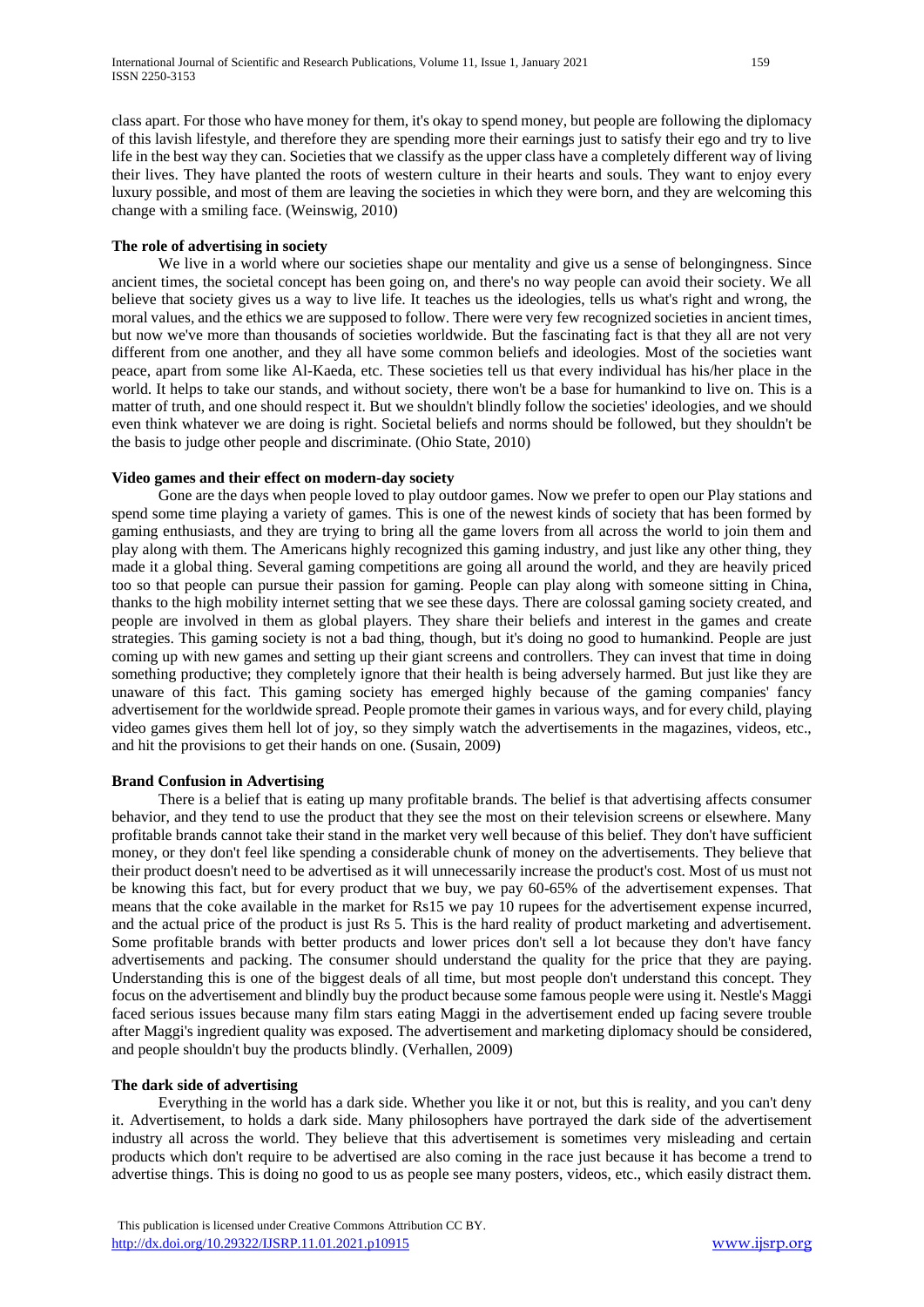More than 3000 product advertisement is being made all around the very in every 15 minutes. Such advertisements will confuse the customers, and they might not be able to select a brand. These advertisements are often very misleading and easily take the wrong turns as people interpret them differently. One example can be the Tide balls. People found it so attractive that they started consuming it, and it sort of became a challenge game all across the globe. Apart from this small thing, many sites use advertisements to commit frauds and scams. They post encrypted ads that take you to different pages, and there if you even click something, you might lose a handsome chunk of your money. This advertisement sector certainly needs specific regulations and rules so that it doesn't harm any individual or community. (Devine, 2007)

# **Country-of-origin effects in consumer processing of advertising claims**

 We know how the countries are divided based on developed and under-developed nations. These nations have different styles and entirely different life patterns, but every country tries to get their stand in the developed country list. We believe that the developed nation has better options and a better understanding of life and so on. But is that the reality? It's not the truth because every person and every society has their meaning of life, and they have a whole different mindset. Moving to the advertisement sector, many countries' advertisement isentirely country centric as they have all the necessary public and consumers to meet their advertisement requirements. For example, in a country like India, McDonald's can't bring the Hamburgers as they won't get enough consumers. Therefore, in the countries where they cansell these Hamburgers, they put on ads for that particular country and not everyone. Advertisement helps the company understand the public's requirements because companies often start to display their advertisements even before the product is even launched. Public, they see the ad and decide whether they want this product or not. Companies are also using social media platforms to get the audience poll for a particular product they wish to introduce. If they get enough hatred they want against the product, they never launch it. It's straightforward to understand what the audience wants as people can use various features on various social media platforms. (T.G. Meulenbergc, 2005)

# **Advertising Research: Theory and Practice Joel**

 Why is advertising a product so important? The response to this simple question is that the company wants to attract a more significant number of customers. These advertisements are simply paid promotions. Channels, YouTube videos, and Instagram get a lot of money to promote the product and put up their advertisement to see and buy the product. In the movies, also we see many advertisements; they are simply for promotional purposes. The advertisement industry spends approximately \$190 million on annual advertisement expenditures. Another fascinating fact that most of us won't be aware of is product placement. So, product placement simply means putting up the product in the running video in such a proper way that audience considers it as a part of the video. Still, it's a kind of advertisement technique that is gaining a lot of attention. An example of such placement will be James Bond driving Aston Martin in all his movies because it is one of the movie's highest investors. This is one of the most outstandingexamples of product placement. People are finding this an excellent opportunity to advertise their products as it's straightforward to show. No specific strategy is required to advertise their product. Moreover, an actor/actress is shown using the product, which improves the company's goodwill and overall recognition. (Davis, 2005)

#### **Green advertising affects attitude and choice of advertising themes.**

 International advertising can be seen as the global communication process as the companies try to communicate with many audiences through this advertising technique. This communication process accounts for multiple cultures, their values, traditions and interest, and most importantly, their language. Through these international advertising companies, they try to capture societies together because one person won't make any relevant changes to the company's interest, but gaining the trust and interest of society helps the companies boost their development and global expansion. We can state that International advertising is a significant force that portrays specific values and social values worldwide. All the companies are trying to capture several customers than ever, and they are trying to do everything to get that form of attention. Several companies are providing a variety of offers and deals. They are spending like anything to meet up customer expectations and fulfill their demands. (Medium, 2005)

# **Are Lifestyle Brands Squeezing Out Luxury?**

 The urban culture has taken all over the world. From tiny towns to big cities, it's everywhere. People can't travel to Asia, Africa, or America if they don't consider this urban change. The world is more inclined towards the development of global culture. It's a kind of symbol of transnational culture - advertising, shopping centers, fast food chains, and movies; this all gives us the feeling of being at home in every part of the world. Societies are coming together, and they believe in living together and helping others. There are specific intangible attributes to this overall global development. Some believe global culture is the result of state integration, which started after World War II. A different country is now trading with one another and sharing their thinking and ideologies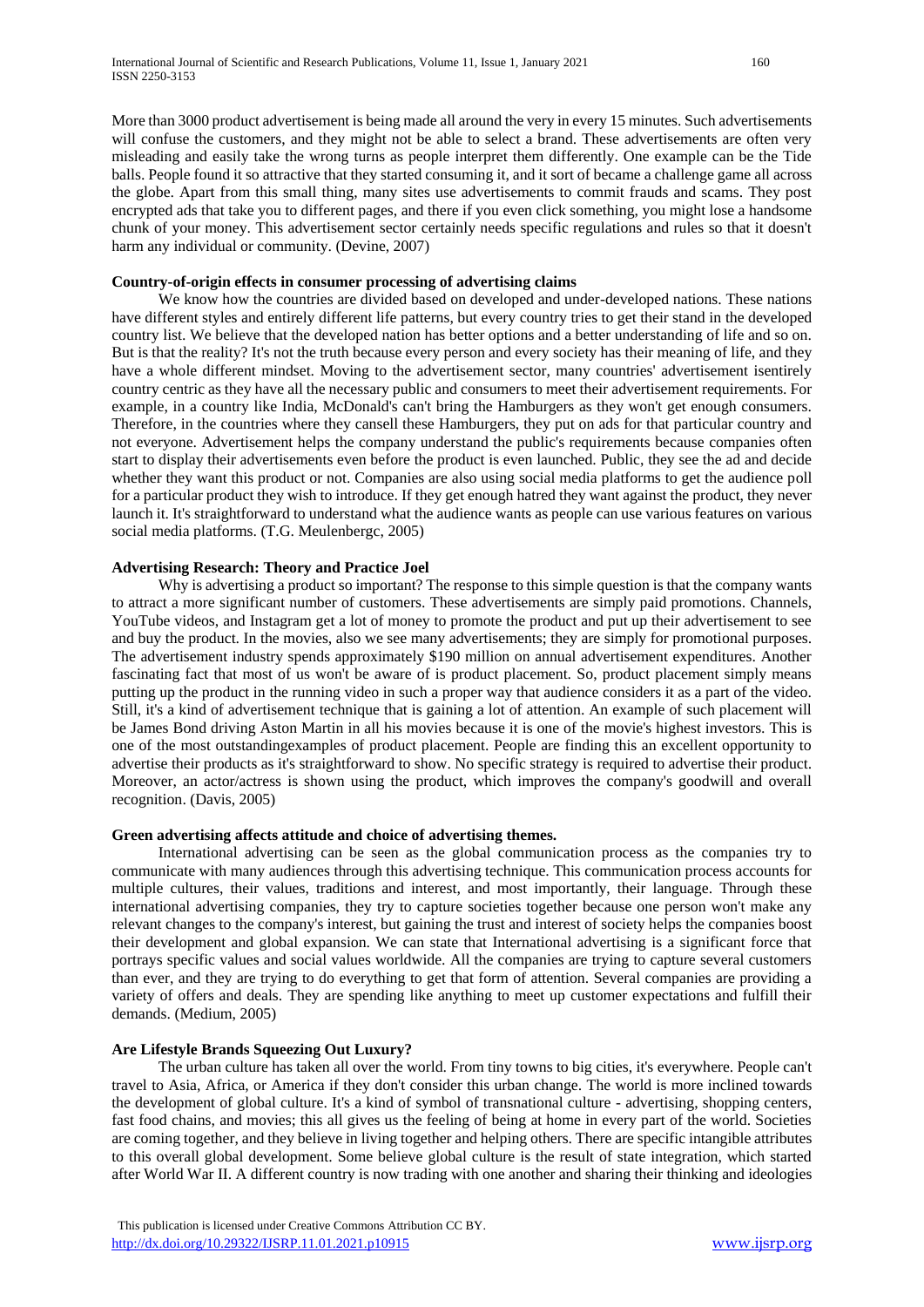for global development. Certain studies show that this whole process wasn't asstraightforward as it sounds. People have accepted this overall development, and they now trust the other country people. People believe in opening up with the world now, which wasn't the case earlier. The societies worldwide share some of the other common ideologies, which has led to such a global development and integration that we see today. (Richard, 2002)

#### **Is modern Western culture a health hazard?**

 Several advertising agencies characterize the world of advertisement. We see so many companies competing against each other for gaining their market value and creating their goodwill. Many agencies have developed an extensive network. They perform well in this area as we see so many advertisements regularly and probably the fastest growing industries in the recent era. These networks often include both wholly-owned subsidiaries and formal offices throughout the world. As the gift on the internet has reduced the distance to just nothing. Companies outsource this advertisement to other countries and get their advertisement produced and use it in some other country. To gain and establish greater control over their advertising, most advertisers are coming up with the idea of collaborating with the other advertising agencies. To establish global recognition, many companies are consolidating with other agencies to run their business together. (Mehi, 2000)

#### **Advertisers and Themes**

 Advertisers heavily rely on specific themes. Some of the themes are happiness, success, status, fashion, and beauty. One of the most critical factors that the advertisers try to avoid is social contradictions and class differences. They never promote such practices as this will affect their work and the brand at the same time. They make ads that are not violent. They try to account for the values and beliefs of the social groups present out there. The advertisement industry's essence is to gain the maximum consumer base by creating an advertisement that suits everyone's feelings. They try to capture the minds of the people. Afterall, they want more and more people to come and do their business with them. These themes help companies attract a category of consumers. We've widely seen how beverage companies have always focused on the advertisement theme of people consuming the drink and enjoying it. This has been working on for a very long time, and now consumers recognize the advertisement before the product is even displayed because they are so used to it. (D'souza, 1995)

#### **Influence of Television Advertisement on Purchases Made for the Children**

 International advertising tries to target more than one country audience. They focus on capturing many countries together for global expansion. As we all know, companies try to expand globally and focus on a global expansion strategy. This international advertisement is one of the following strategies that many companies follow to target more people. Their target audience isn't limited to one country. Companies with the help of advertisement agencies create ads and then use the voice-over techniques for launching that same ad in different parts of the world. They are trying to use one single ad to gain the maximum number of people throughout the world. The best example of such companies as Coca-Cola, PepsiCo, etc. (Douglas & Craig, 1995)

#### III. RESEARCH DESIGN

 To achieve the motive of the research, data would be collected through the survey research method.The survey research method is used to collect quantitative data. In this method, the researcher collects quantitative data through a questionnaire or interview. The questionnaire or interview questions are basically about their opinion, behavior, and attitude toward the topic. After data collection, data is statically analyzed to describe the trend and test the research topic or hypothesis. In this research,the Authors would be going through a Crosssectional survey design, which studies the current attitude or belief, opinion, or practices.The population calculated is the one who has access to internet facilities and is little educated. This sample would signify a fair sample of society and define the behavior needed to achieve the research objective and get unbiased information for research and interpretation.For this research,the Authors are using random stratified sampling techniques. According to this technique, the population is divided into strata or sub-groups with similar characteristics that Authors need to get the result and out of these strata. Authors would select the random answer, which would help us get unbiased data to get an unbiased interpretation.For the analysis, the authors have used correlation, pie charts, Bar graphs. SPSS had been used for interpretation and analysis.For the research on how global advertisement affects local societies, our hypothesis for analyzing and interpreting data from the questionnaire would be:

- $H<sub>0</sub>$  Global Advertisement affect local societies
- $H_1$  Global Advertisement does not affect local societies

# **VARIABLE**

Dependent variable –Local societies Independent Variable –Distinct ideologies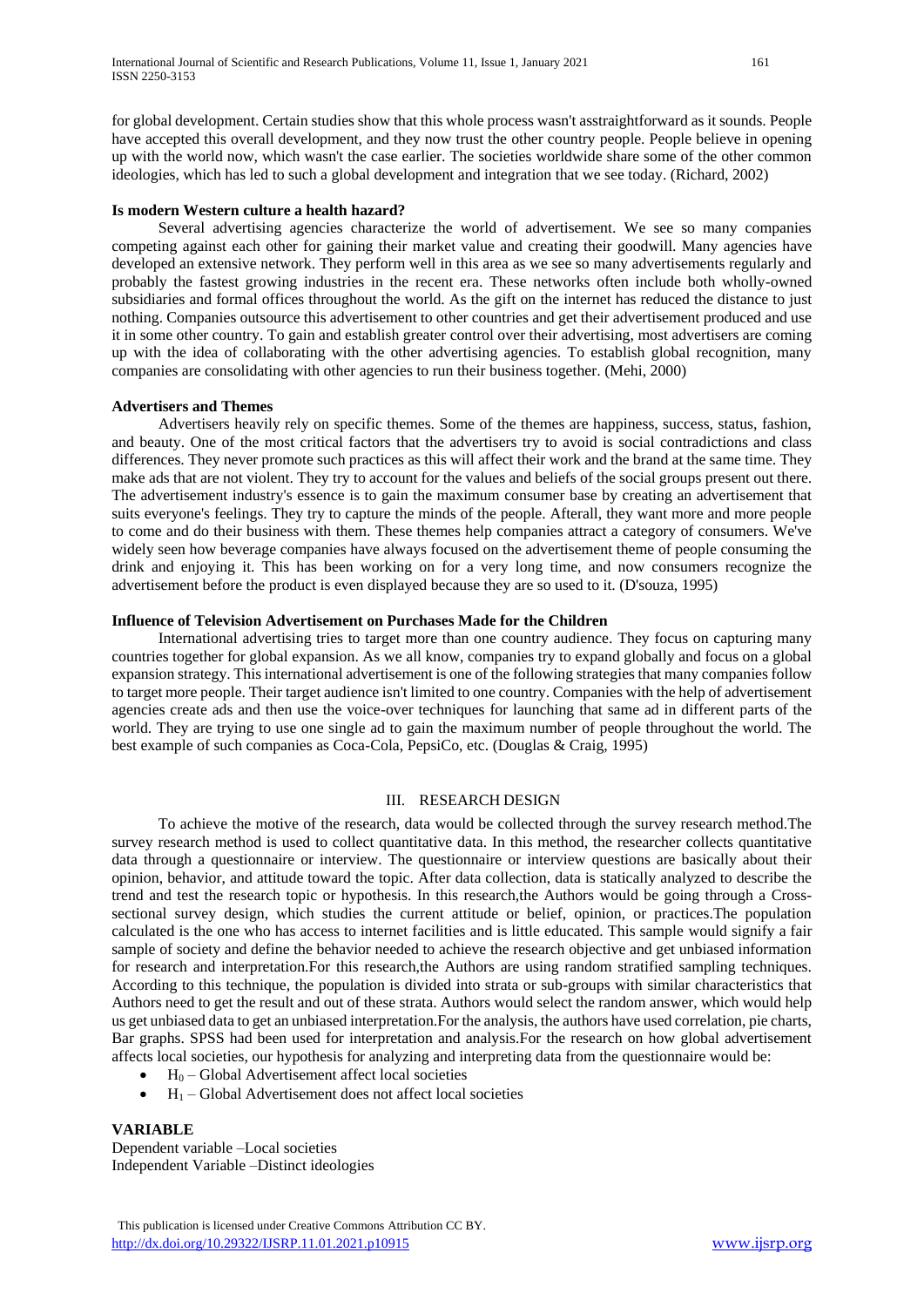# INTERPRETATION AND ANALYSIS:



# *Figure 1 Gender*

Does the advertisement impact your shopping decision? 302 responses



*Figure 2 Advertisement impact on shopping decision*



Where do you see most of the advertisement? 302 responses

*Figure 3 Popular advertisement platform*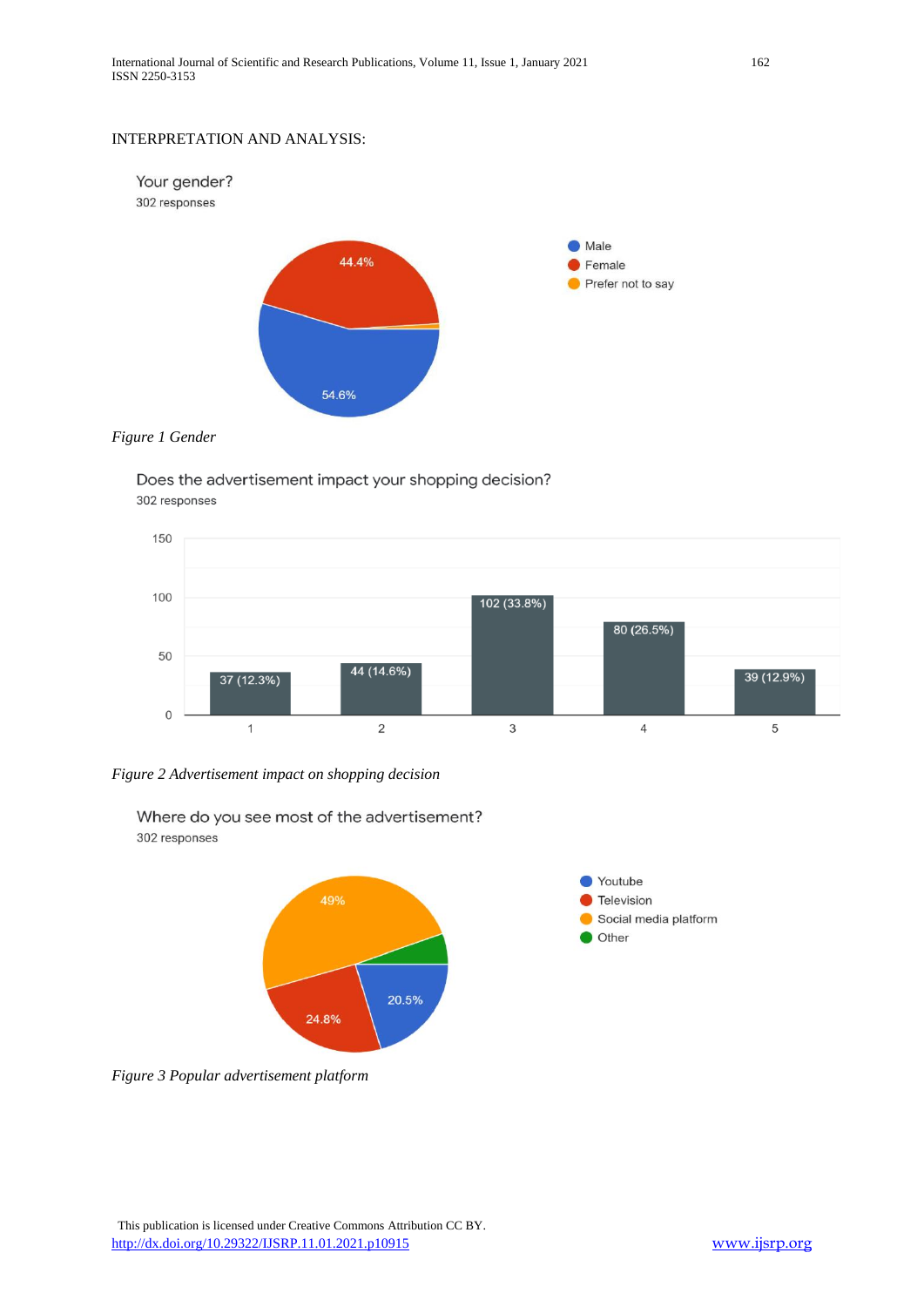# Please tell us if you agree or disagree with each of the following statements



*Figure 4 Mindset about Advertisement*

Do you use the same brand products as everyone around you? 302 responses



*Figure 5 Popularity impact on buying decision*



*Figure 6 Shopping Frequency*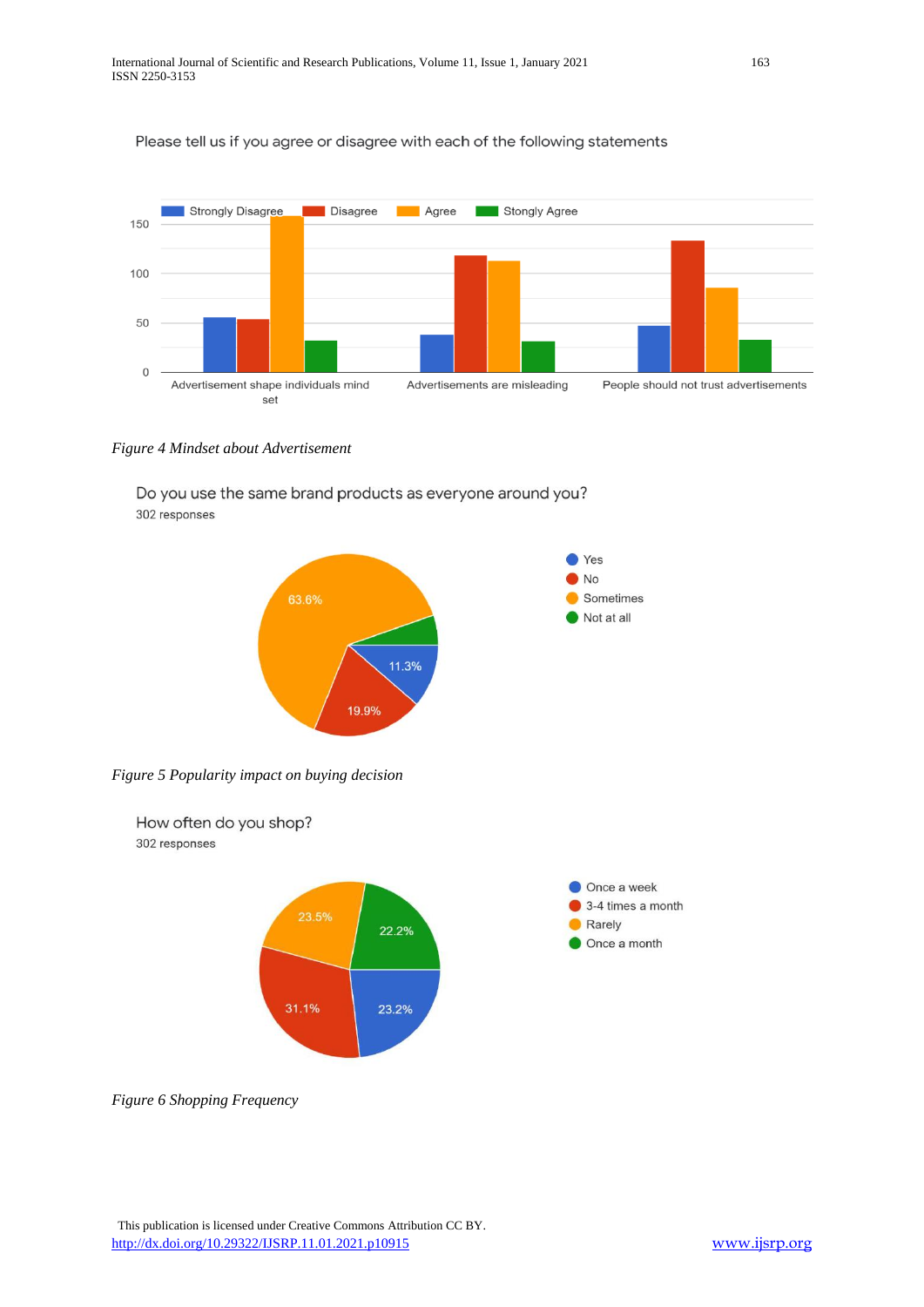150  $\overline{113(37.4\%)}$ 100 77 (25.5%) 64 (21.2%) 50 25 (8.3%) 23 (7.6%)  $\mathbf 0$  $\mathbf{1}$  $\overline{2}$  $\mathsf 3$  $\sqrt{4}$ 5

Does the advertisement bring any change to society's thinking? 302 responses

*Figure 7 Advertisement impact on society's thinking*

Which characteristics of the advertisements influence your purchasing decision? 302 responses



*Figure 8 Characteristics influencing the buying decision*

Does social media advertisement influence your purchasing decision? 302 responses



*Figure 9 Social Media Influence on purchasing decision*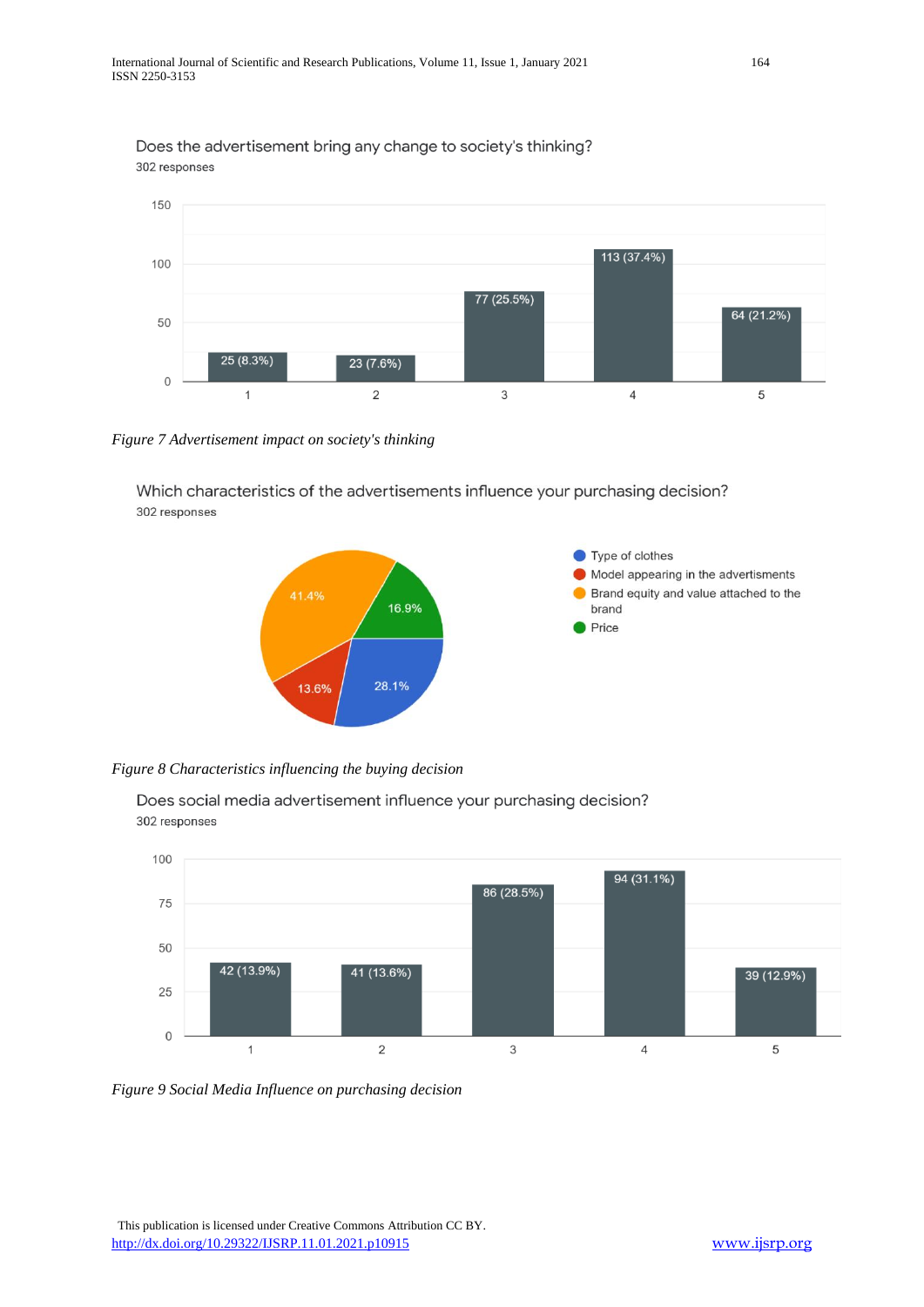# Does advertisement influence societal values? 302 responses



# *Figure 10 Advertisement influence over societal values*

How often changes in prices effect your purchasing decision? 302 responses



*Figure 11 Impact of change in price on buying decision*



Do you trust buying from the social media advertisements? 302 responses

*Figure 12 Trust toward social media advertisement*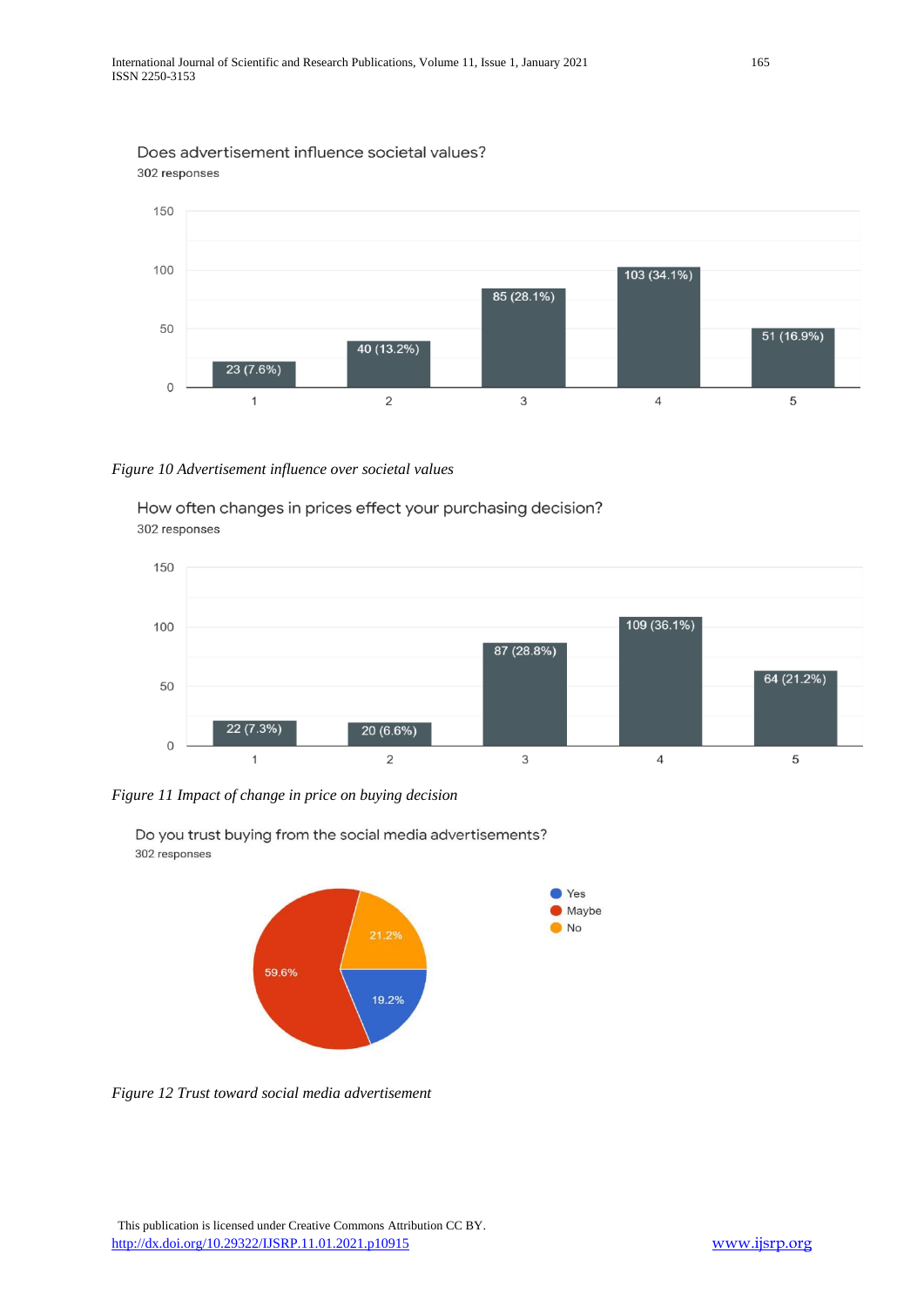Authors collected data from all over India, using Google forms circulated through the social media platform. The authors got three hundred and two responses out of forty-four percent were female, fifty-four percent were male, and the rest two percent belong to others. This variation helped us understand how Indian society thinks about global advertisement influence over local societies. Out of the responses collected,the Authors find that they havethe approximately equal type of individual responses, which are frequent, rarely, once a week, and three-four times a month shopper. This would help us generalize our research on how different types of buyers get influenced through global advertisement.Through the third question,the author directly finds that maximum people think their buying decision might get affected due to perception, which is being created in people's minds through global advertisements that they have seen. They might have chosen another product if they have not seen the advertisement for the brand. The author also concludes that the brand's perception of the consumer has a significant impact on' buying decisions.This conclusion gets verified by the fourth question, which asked people what they think about how society's thinking changes when they see an advertisement. Around Eighty four percent of the sample size thought that advertisement significantly impacts society's buying decision. This helps us to understand how the advertisement is essential for a company's success.

 The author gets to know the most critical advertisement aspect that Indian viewers check while buying a product from the fifth question. From the responses,the author finds that Forty-one percent sample size prefer to buy goods by checking their brand value and equity attached to the product. That means for Indians, and the brand image is one of the factors affecting their purchasing decision. If global advertisement depicts a false thing, how greatly it can affect their brand equity and sales in the country. From the responses,the author finds that people put other factors aside like the product's price, quality of the product, and model who ad for them. Therefore, to sell India's goods, the company needs to increase its brand value to sustain itself in the market as currently,the brand is the only thing that people check before buying a product.

 The sixth question tells us how a particular mode of showing an advertisement to the consumer affects the most. Through the responses,the author finds that around forty-nine percent of samples find more advertisement over other means like television, YouTube, etc. This means that if a company advertised in a different market, it can adversely affect the market in different places. Currently, social media has made this world a small village. The author also found a case of a company that supplied meat in the Australian market depicted a party being organized by god, and their company delivered the meat. This particular advertisement was just meant for an Australian audience. According to Hindu Mythology, it traveled to India, criticized as the advertisement shows lord Ganesh, a pure vegetarian. This led to a significant loss for the company, leading to removing the advertisement and apologizing. This made it challenging for the corporation to sustain itself in the Indian market and to lead to shut down in the Indian market. Therefore, the author can see how global advertisement impacts local society and how it can change its fortune.

 The seventh question further helped us find how crucial social media is in changing society's buying decisions.

The eighth question tells us the importance of understanding local societies before making an advertisement. It tells us how the company needs to check its advertisement concerning local societies in a different country and find the advertisement which helps them to create goodwill in those countries also where currently officially it's not there.

 The ninth question helps us understand India's market, i.e., which factors influence buying a product. In this,the author found that sixty-four percent of the sample buys the product known to society. The Indian market is based on worldly things that help the company easily advertise by endorsing their product through famous people.The tenth question tells us how price sensitive is the Indian market, so keeping the price low and showing more advertisement related to discount help the company grow in the society. The company needs to provide an advertisement regularly and advertisement for the same to sustain in the market.

 Through eleventh till the Fourteenth question, the author finds that global advertisement has a significant impact on local societies as social media had made the entire world a small village; therefore company's need to be careful while advertising their product as most of the sample agrees that advertisement shape their mindset and they are often misleading, but it should be trusted by them as advertisement ethically need to represent the real side of the product or services which is being advertised.

| $\Box$            | <b>Regression Statistics</b>  |                   |
|-------------------|-------------------------------|-------------------|
| $\lceil 2 \rceil$ | <b>Multiple R</b>             | $131 \quad 0.981$ |
|                   | $[4]$ R Square                | $151 \quad 0.962$ |
|                   | [6] Adjusted R Square         | $[7]$ 0.943       |
|                   | [8] Standard Error            | [9] 300.625       |
|                   | [10] <b>Observations</b>      | $[11]$ 302        |
|                   | Table 1 Regression Statistics |                   |

 The author calculated the Simple Linear Regression for our data. Regression helps to predict or explain the dependent variable through the Independent Variable. In this case,the Dependent variable was, Does the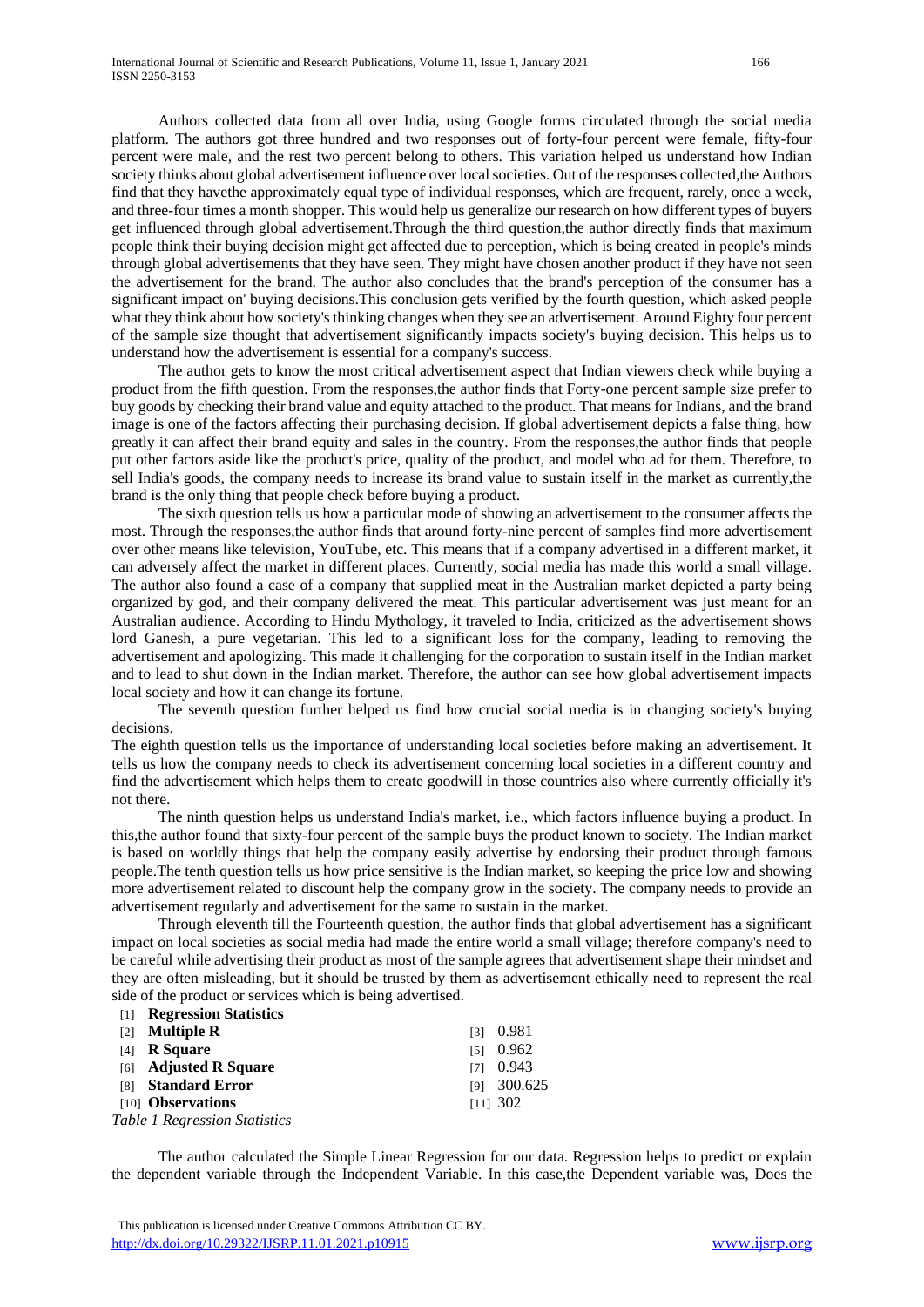advertisement bring any change to society's thinking? And the Independent variable was which characteristics of the advertisements your purchasing decision influence?

 In this case,the author finds out that Brand equity had a direct relation with the society's thinking made by advertisement as R square as shown in table showed R square 0.962, which is Ninety-six (96.2) percent, which is a good fit, this Ninety-six percent tell us that with the change in Brand Equity there is a significant change in society thinking about the brand. Therefore, with an increase in brand equity company can make a good impression on society.

| <b>ANOVA</b>        |                    |                                 |                    |                |              |                     |                   |                     |  |
|---------------------|--------------------|---------------------------------|--------------------|----------------|--------------|---------------------|-------------------|---------------------|--|
|                     | Df                 |                                 | <b>SS</b>          | MS             |              | F                   | Significance of F |                     |  |
| Regression          |                    |                                 | 13.4738            | 13.4738        |              | 10.4706             | 0.0013            |                     |  |
| Residual            | 229                |                                 | 384.7586<br>1.2868 |                |              |                     |                   |                     |  |
| Total               | 300                |                                 | 398.2325           |                |              |                     |                   |                     |  |
| Table 2 ANOVA Table |                    |                                 |                    |                |              |                     |                   |                     |  |
|                     |                    |                                 |                    |                |              |                     |                   |                     |  |
|                     | <b>Coefficient</b> | <b>Standard</b><br><b>Error</b> | <b>T</b> Stat      | <b>P-Value</b> | Lower<br>95% | <b>Upper</b><br>95% | Lower<br>95%      | <b>Upper</b><br>95% |  |
| <b>Intercept</b>    | 3.069052           | 0.164683                        | 18.63611           | 0.001225       | 2.744967     | 3.393137            | 2.744967          | 3.393137            |  |
|                     | 0.197605           | 0.061067                        | 3.235844           | 0.001349       | 0.077428     | 0.317781            | 0.077428          | 0.317781            |  |

#### *Table 3 Anova*

 To check whether it is reliable or not, the Author look at Significance F, If Sig. F is less than 0.05, then the result is reliable, and the author can check from here that how our Significance F is below0.05, i.e., our significance F is 0.001, which mean that our result is reliable also,the author could further see that P-Value is also less than 0.05, which further verify our result that our result issignificant. Therefore, according to regression, our dependent variable can be predicted through the independent variable. In this case, the author means that how advertisement brings a change in society's thinking can be justified using advertisement characteristicsto influence consumer buying decisions.

|           |         | Q1       | Q <sub>2</sub> | Q3           | Q4      | Q5      | Q6      | Q7           | Q8           | Q9      | Q10     | Q11          | Q12          | Q13          | Q14      |
|-----------|---------|----------|----------------|--------------|---------|---------|---------|--------------|--------------|---------|---------|--------------|--------------|--------------|----------|
| Q1        | Pearson | 1        | $-0.024$       | $-.101$      | $-.107$ | $-125$  | $-.037$ | $-164$       | $-.025$      | $-114$  | .000    | $-.032$      | .000         | $-.033$      | .077     |
| Q2        | Pearson | $-.024$  | 1              | .050         | .120    | .102    | .266    | $-050$       | 051          | .341    | .038    | .208         | $-281$       | $-142$       | $-125$   |
| Q3        | Pearson | $-.101$  | .050           | $\mathbf{1}$ | .499    | .115    | .218    | .615         | .484         | .178    | .279    | .173         | $-.170$      | $-.145$      | $-051$   |
| <b>Q4</b> | Pearson | $-.107$  | .120           | .499         | 1       | .925    | .229    | .459         | .579         | .185    | .375    | .168         | $-322$       | $-228$       | $-0.092$ |
| Q5        | Pearson | $-125$   | 105            | .115         | .925    | 1       | .317    | .088         | .092         | .249    | .191    | .038         | $-279$       | $-.105$      | $-127$   |
| Q6        | Pearson | $-.037$  | .266           | .218         | .229    | .317    | 1       | .144         | .219         | .305    | .151    | .132         | $-302$       | $-062$       | $-.034$  |
| $Q$ 7     | Pearson | $-.164$  | $-050$         | .615         | .459    | .088    | .144    | $\mathbf{1}$ | .512         | .074    | .324    | .065         | $-189$       | $-.094$      | $-011$   |
| Q8        | Pearson | $-0.025$ | .051           | .484         | .579    | .092    | .219    | .512         | $\mathbf{1}$ | .163    | .370    | .106         | $-271$       | $-173$       | $-.100$  |
| Q9        | Pearson | $-114$   | 341            | .178         | .185    | .249    | .305    | .074         | .163         | 1       | .175    | .308         | $-254$       | $-113$       | $-0.092$ |
| Q10       | Pearson | .000     | .038           | .279         | .375    | .191    | .151    | .324         | .370         | .175    | 1       | .076         | $-209$       | $-245$       | .187     |
| Q11       | Pearson | $-.032$  | .208           | .173         | .168    | .038    | .132    | .065         | .106         | .308    | .076    | $\mathbf{I}$ | $-.026$      | $-.079$      | $-0.025$ |
| Q12       | Pearson | .000     | $-281$         | $-.170$      | $-322$  | $-279$  | $-302$  | $-189$       | $-271$       | $-254$  | $-209$  | $-.026$      | $\mathbf{1}$ | .477         | .292     |
| Q13       | Pearson | $-0.033$ | $-.142$        | $-.145$      | $-228$  | $-.105$ | $-062$  | $-.094$      | $-173$       | $-113$  | $-245$  | $-.079$      | <b>A77</b>   | $\mathbf{1}$ | .569     |
| Q14       | Pearson | .077     | $-125$         | $-.051$      | $-0.92$ | $-127$  | $-.034$ | $-011$       | $-.100$      | $-.092$ | $-.187$ | $-0.025$     | .292         | .569         | 1        |

#### *Table 4 Correlation*

 The author has also found a correlation between our entire variables. Correlation tells us how a variable is related to another variable. In the following table,the author could see that at Q4, Q5, or Q5, Q4, the correlation is highest at 0.925; therefore, the author concludes that Variable 4 and variable 5 are most commonly related. Therefore, the author concludes that how advertisement brings a change in society's thinking is closely related to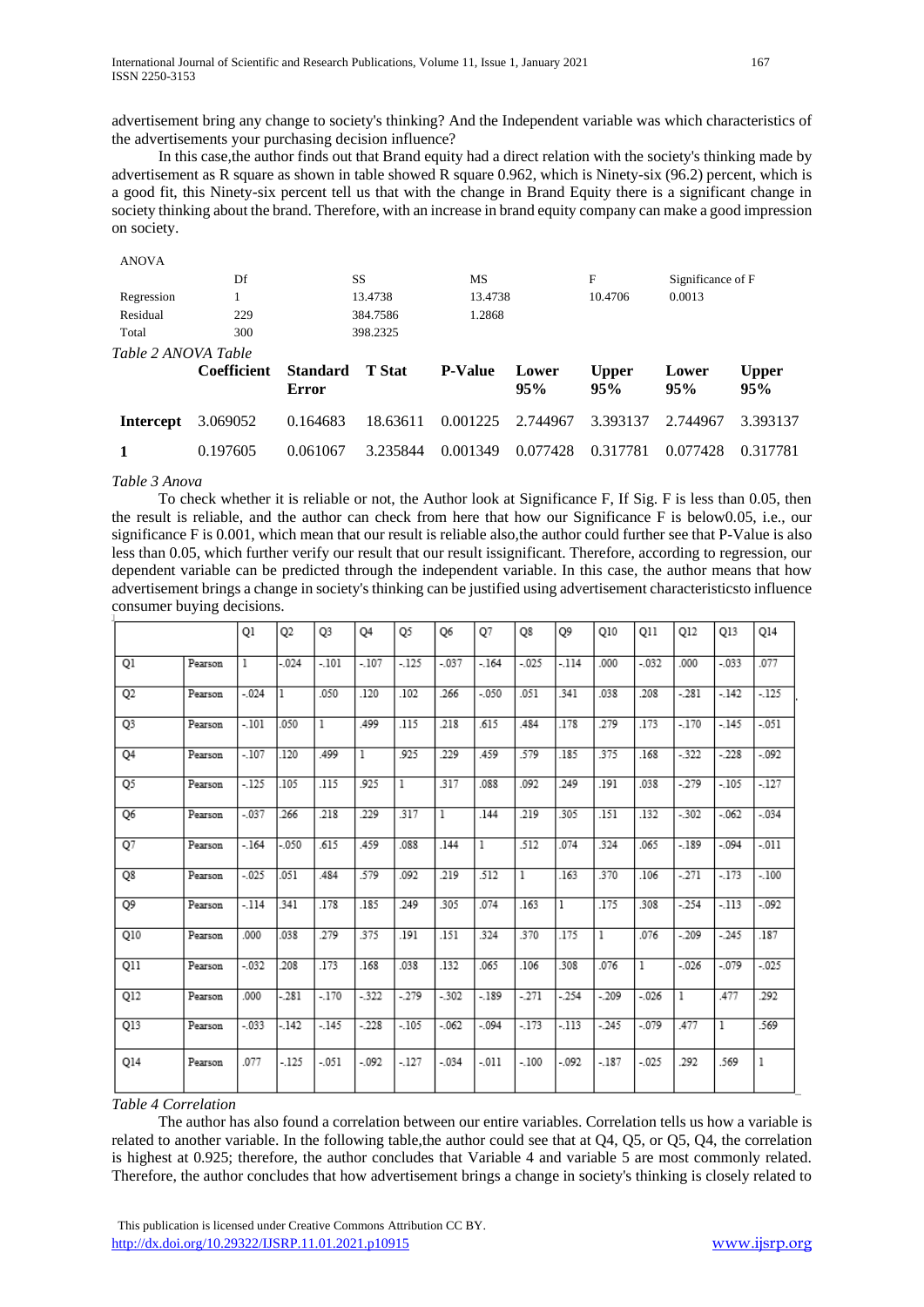advertisement characteristics influencing consumer buying decisions or vice-versa.The author concludes that our null hypothesis gets accepted, and the alternate hypothesis is rejected through all the analysis. Therefore, there is a significant impact of global advertisement on local societies.

# IV. DISCUSSION

 The author findsa significant impact of Global advertisements on local societies as they might change the consumer perspective as every place has different ideologies. The author needs to customize the advertisement according to local ideology and always take care that no advertisement leads to a negative impact on other parts of the world.Many more things that the author finds out in the study related to societal settings. In society, people are changing the way they used to live. People are changing according to the world. As the world is changing in various aspects, people are also changing accordingly. It's entirely accurate to say that advertisements shape the individual's minds, and in today's world, ads are present everywhere we go.Companies are spending more on these advertisement campaigns, and they are trying to capture the world's market. As in many articles, the author concluded that people are moving towards westernization and high-class societies. People are moving towards luxurious goods and always want to use the best products available. Companies are trying their greatest to make their products the best in the segment.These are some key points that the author noticed in many advertisements,

- Presence of famous personalities
- Promotion of healthy lifestyle
- Global presence
- Eye-catching videography and photography
- Social media platforms for promotional activities

 People are forming their societies now, and they are making their ideologies and rules to live life. They define life in their terms now, and they can't be compared with the traditional societies that we had. People move from their traditional societies into modern societies by seeing these advertisements and people who use great products to fulfill their needs.Currently, this study studied advertisement impact by taking the advertisement industry. This research could be further performed by taking particular industries because several morefactors change an individual's mindset. Societies are becoming significant and distinct from one another. The author can't compare different societies that are present.

# V. CONCLUSION

 After studying the effects of the advertisements in every possible way, the author saw how advertisements could shape people's mindset of living in different societies. The author even saw how the rise of the upper-class people has boosted up in recent years. So, after studying everything in the end, the author can say that the advertisements impact societies and individuals, but they are also shaping the youth and children's minds. Like gaming society, different societies have been recently captured the attention of everyone all across the globe. People are concerned about their way of living, and they all want to be the best in the class. The societies are not following those traditional norms and values that they used to follow, and they are moving towards a world where people are driven based on their status. Advertisements are one of the primary reasons why this change in the overall world is impacting societies. Right from car to flats, everything is being advertised, and people are focusing more on luxury items. So, in the end, the author can say that societies are being impacted differently due to these advertisements.